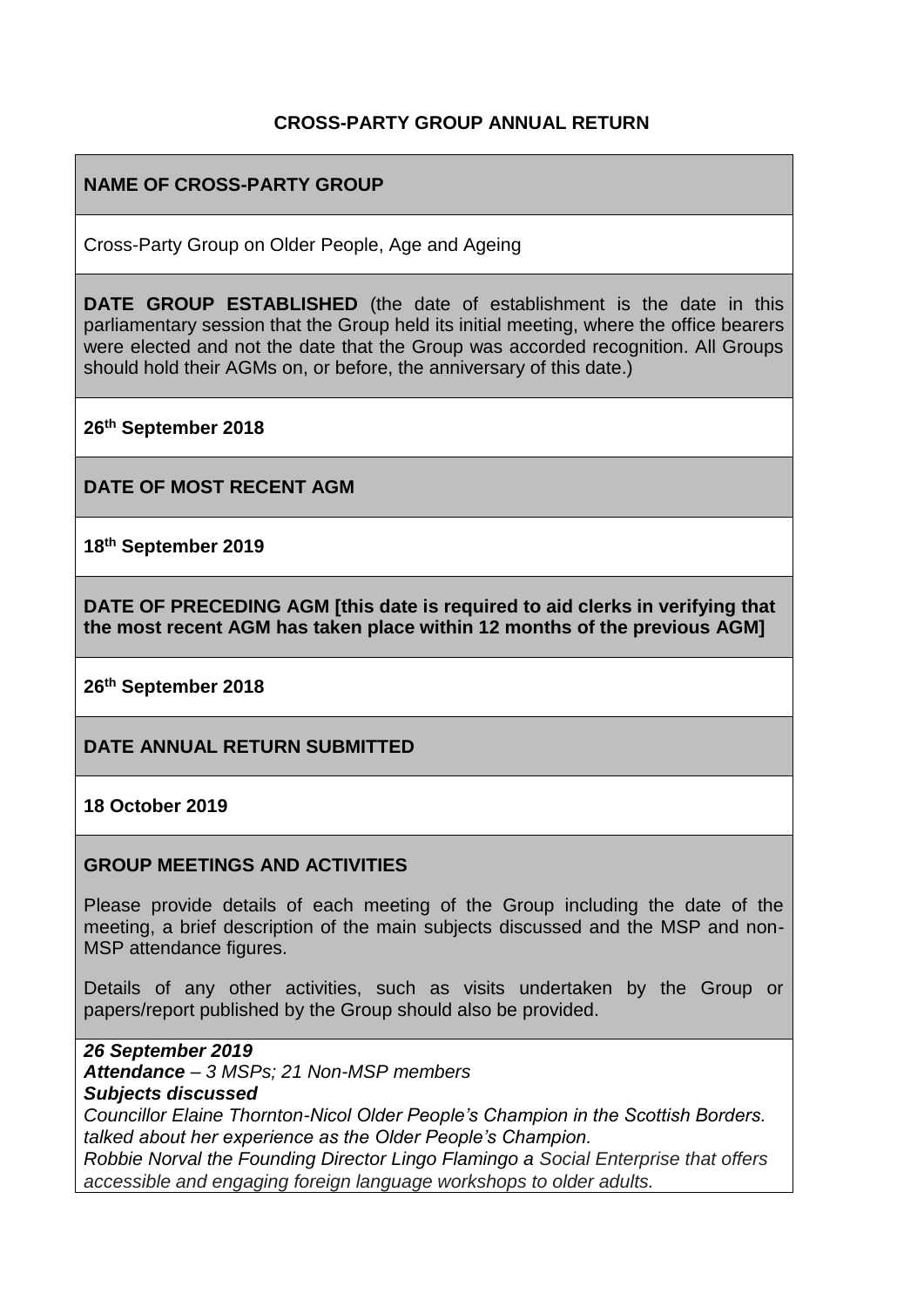*Amendment NC44 to the European Union (Withdrawal) Bill Update - Robert McGeachy, Camphill Scotland Update from Older People's Strategic Action Forum from Eileen Flanagan*

#### *12th December 2018*

*This was not a full meeting*

#### *Subjects discussed*

*Update on Integration of Health and Social Care - Brian Slater, Head of Partnership Support, Health & Social Care Integration Directorate, Scottish Government. Scottish pensioners forum campaign against BBC TV license transfer from the Government to the BBC in 2020*

*Scottish Seniors Alliance funding ceasing at end of March 2019, how will older people have their voices heard.*

*Action to prevent falls factsheet produced by ROSPA*

*16 January 2019 – Joint Meeting of Cross Party Groups on Older People, Age and Food*

*Attendance - 3 MSPs; 8 Non-MSP members of the CPG on Older People and Ageing and 32 members of the CPG on Food*

### *Subjects discussed:*

*The Good Food Nation proposal*

*An open discussion covered portion size both when shopping and eating out which can lead to food waste, loneliness & isolation, the Personal Nursing & Care at Home legislation which does not cover food access, nor does it specify meal provision, which means there is no statutory duty on Health & Social Care Partnerships to provide hot meals or shopping via care packages, malnutrition and eating well and access to food through groups like lunch clubs and other community groups.*

# *13th March 2019*

*Attendance - 3 MSPs; 17 Non-MSPs* 

#### *Subjects discussed:*

*Fuel poverty - Michelle Mundie, Housing and Regeneration Services, Glasgow City Counci*

*Liz Marquis, Director of the Energy Agency about the Existing Homes Alliance which is a broad coalition of housing, environmental, anti-poverty, energy advice and industry organisations arguing for a programme of low-carbon refurbishment of Scotland's homes*

# *12th June 2019*

*Attendance - 2 MSPs; 15 Non-MSPs Subjects discussed:*

*The cost of insurance for older people - Alastair Ross - Assistant Director, Head of Public Policy (Scotland, Wales & NI) from the Association of British Insurers (ABI). A Connected Scotland: Our Strategy for Tackling Social Isolation & Loneliness and Building Stronger Social Connections Routes for representation of older people*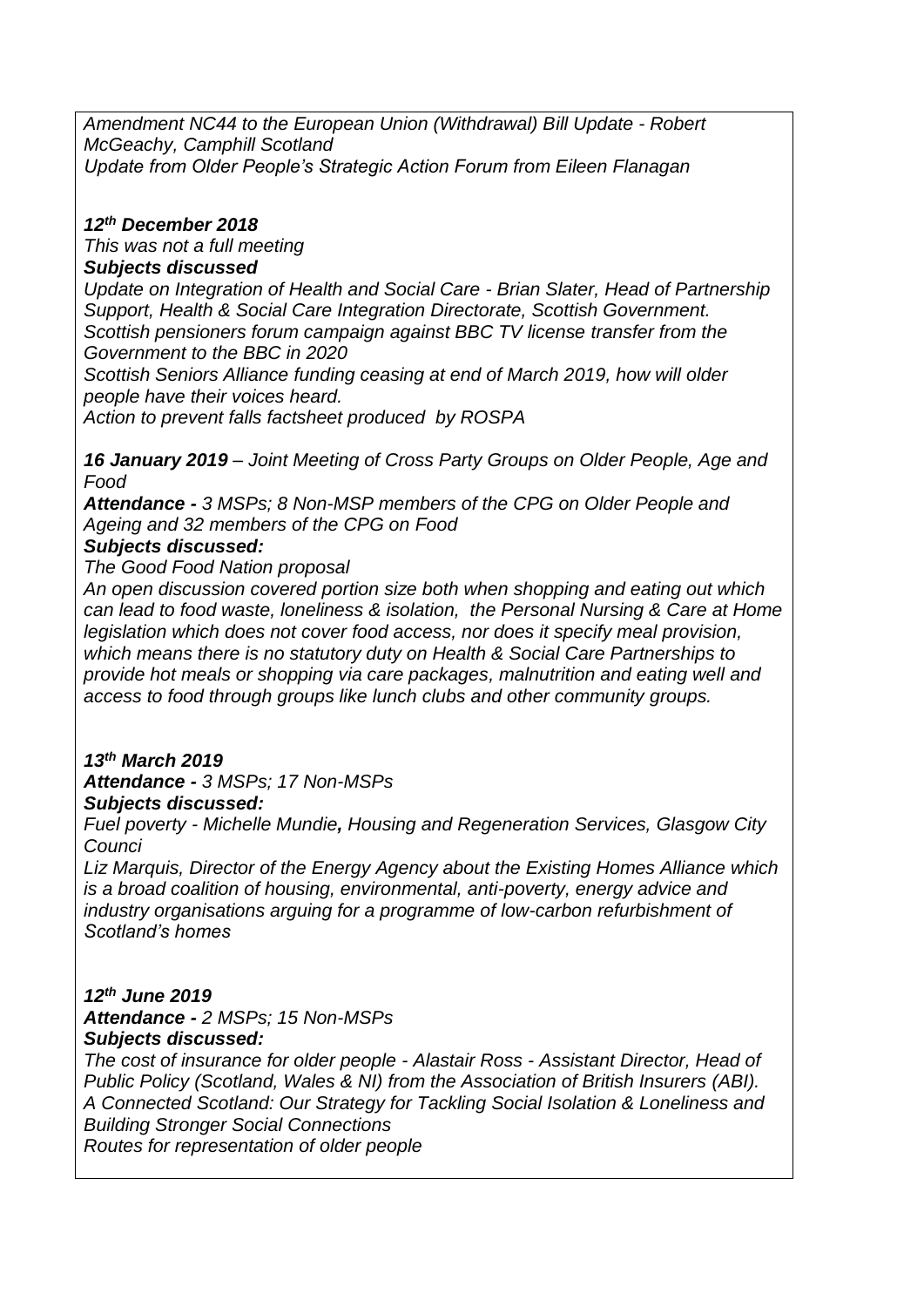# **MSP MEMBERS OF THE GROUP**

Please provide names and party designation of all MSP members of the Group.

Clare Adamson MSP – Scottish National Party

Rhoda Grant MSP – Scottish Labour

Richard Leonard MSP – Scottish Labour

Colin Smyth, MSP – Scottish Labour

Annie Wells MSP – Scottish Conservative and Unionist Party

Sandra White MSP – Scottish National Party

#### **NON-MSP MEMBERS OF THE GROUP**

For organisational members please provide only the name of the organisation, it is not necessary to provide the name(s) of individuals who may represent the organisation at meetings of the Group.

| Individuals   |                                                      |
|---------------|------------------------------------------------------|
| Organisations | Action on Elder Abuse Scotland                       |
|               | <b>Action on Hearing Loss</b>                        |
|               | Age Scotland                                         |
|               | <b>Alzheimer Scotland</b>                            |
|               | <b>Befriending Network</b>                           |
|               | <b>Big Lottery Fund Scotland</b>                     |
|               | <b>British Geriatric Society</b>                     |
|               | <b>Camphill Communities</b>                          |
|               | Campaign to end loneliness                           |
|               | Care Inspectorate                                    |
|               | Centre for Cognitive Ageing, University of Edinburgh |
|               | <b>DEEP</b> – Network of Dementia Voices             |
|               | Faith in Older People                                |
|               | <b>Generations Working Together</b>                  |
|               | <b>HIV Scotland</b>                                  |
|               | <b>Intergenerational Network</b>                     |
|               | <b>LGBT Health and Wellbeing</b>                     |
|               | <b>Life Changes Trust</b>                            |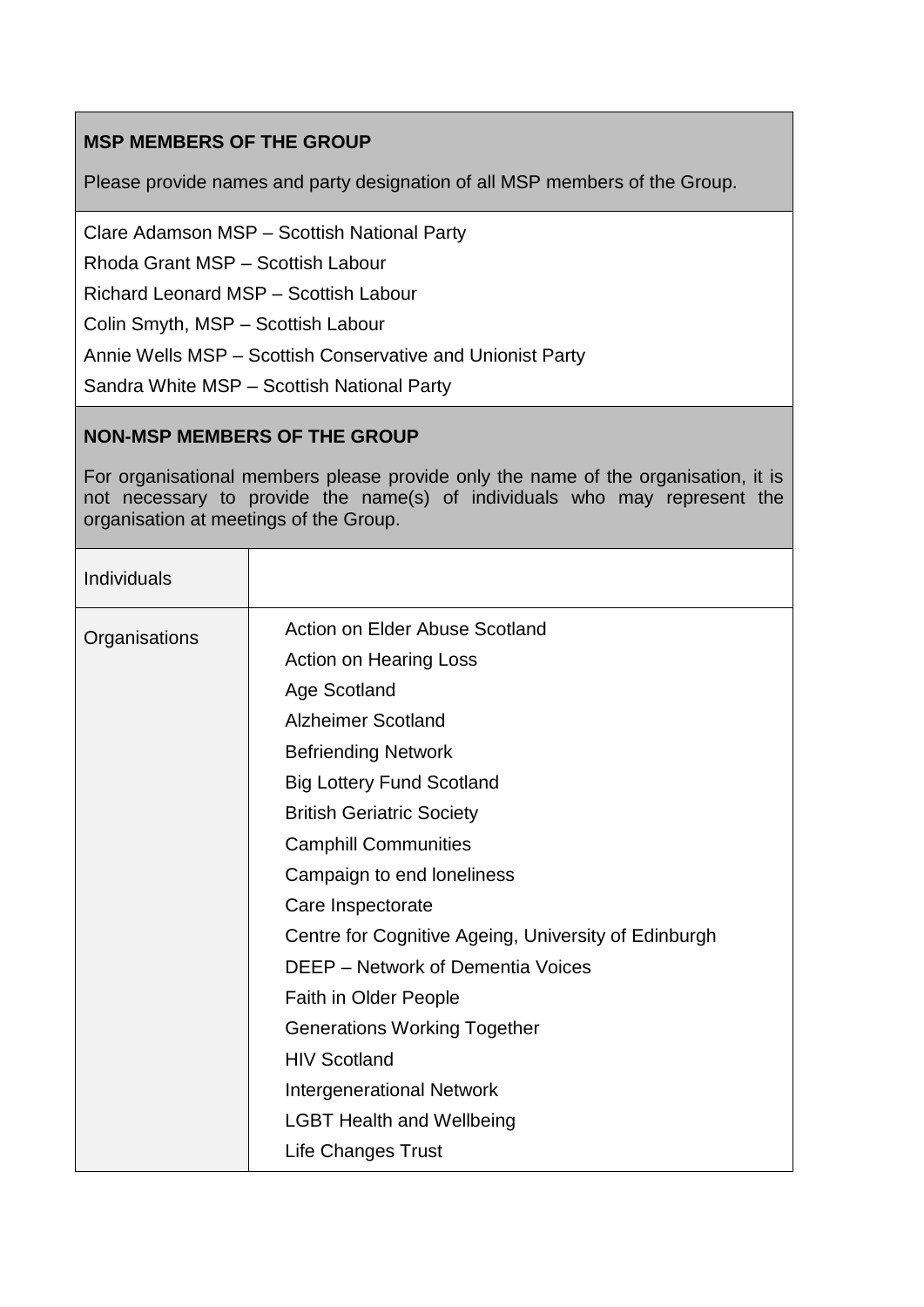| Luminate                                                                           |  |  |
|------------------------------------------------------------------------------------|--|--|
| <b>Mental Health Foundation</b>                                                    |  |  |
| <b>Outside the Box</b>                                                             |  |  |
| Places for People Care and Support                                                 |  |  |
| Roar - Connections for Life                                                        |  |  |
| Royal College of Psychiatrists                                                     |  |  |
| Royal College of Speech and Language Therapy                                       |  |  |
| RoSPA – Royal Society for Prevention of Accidents                                  |  |  |
| Scottish Borders Social Enterprise Chamber (SBSEC)                                 |  |  |
| Scottish Older People's Assembly - secretary                                       |  |  |
| <b>Scottish Pensioners Forum</b>                                                   |  |  |
| <b>Scottish Seniors Alliance</b>                                                   |  |  |
| TIDE - Together in dementia everyday                                               |  |  |
| Eat Well, Age Well                                                                 |  |  |
| Life Care - Vintage Vibes                                                          |  |  |
| <b>Living Streets Scotland</b>                                                     |  |  |
| <b>Association of British Insurers</b>                                             |  |  |
| Vegetarian for Life                                                                |  |  |
| <b>Scottish Association of Social Work</b>                                         |  |  |
| <b>Royal Voluntary Service</b>                                                     |  |  |
| <b>Scottish Ambulance Service</b>                                                  |  |  |
|                                                                                    |  |  |
| 8 new organisations joined over the year                                           |  |  |
| <b>GROUP OFFICE BEARERS</b>                                                        |  |  |
| Place provide names for all office begrere. The minimum requirement is that two of |  |  |

rames for all office bearers. The minimum requirement is that the minimum requirement is that the minimum requirement is that the minimum requirement is that the minimum requirement is that the minimum requirement is that the office bearers are MSPs and one of these is Convener – beyond this it is a matter for the Group to decide upon the office bearers it wishes to have. It is permissible to have more than one individual elected to each office, for example, coconveners or multiple deputy conveners.

| Convener               | Sandra White MSP             |
|------------------------|------------------------------|
| <b>Deputy Convener</b> | Annie Wells MSP              |
| Secretary              | Anne Connor, Outside the Box |